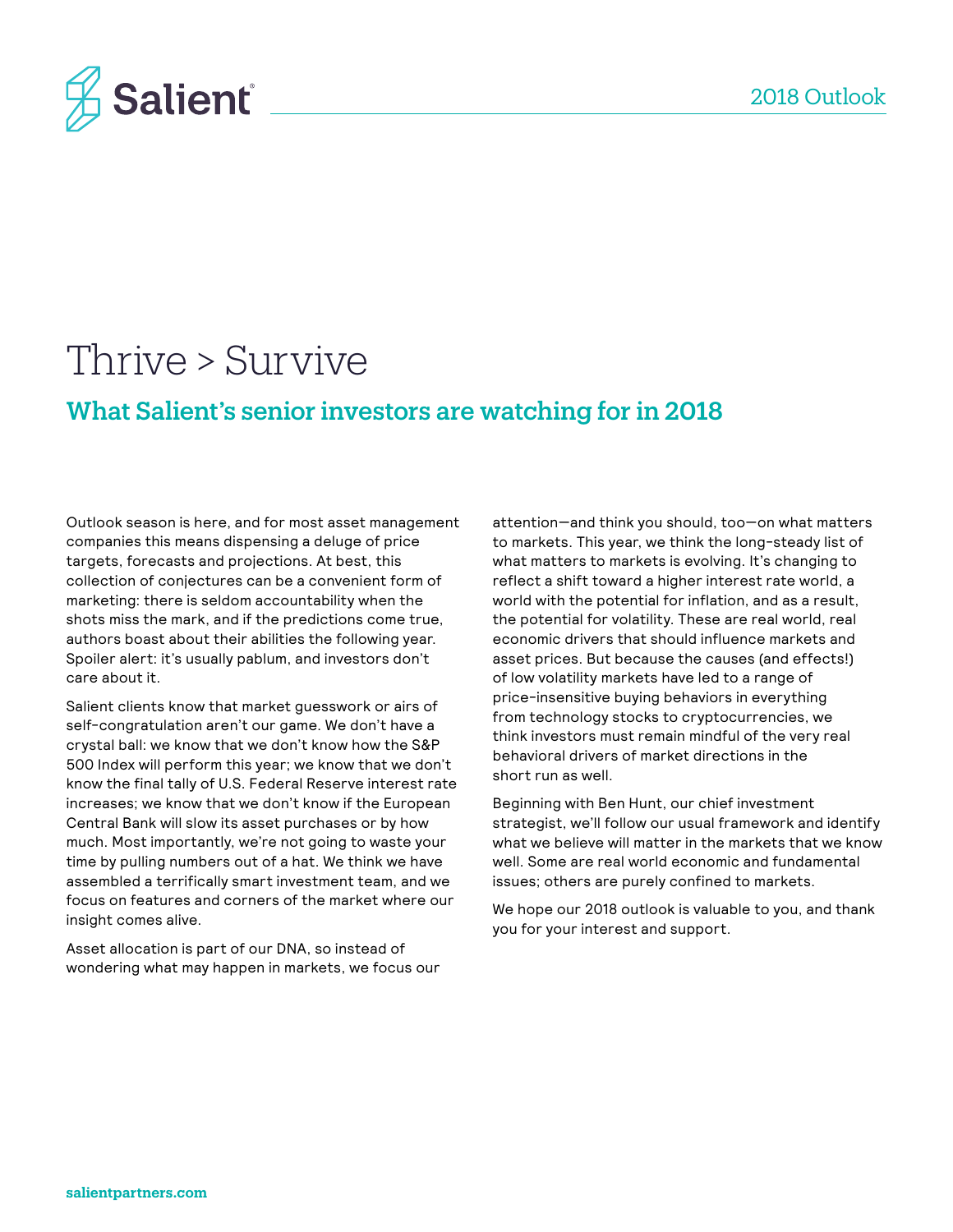## The Real World



**Ben Hunt, Ph.D.**

Chief Investment Strategist

First, what's our outlook for what's happening in the real world? Three related observations:

- 1. Global growth is accelerating. No matter the data series, there is a noticeable increase in real economic activity all around the world. Can this be derailed through a trade war or the property bubble bursting in China? Sure. But without a clear and present attack on the global growth engine, we think it keeps going in 2018 *(Figure 1)*.
- 2. Inflation pressures are increasing. With accelerated and ubiquitous global growth, inflation almost always follows. It's there in producer prices now (Producer Price Index), and it's starting to sneak into labor costs. Consumer prices (Consumer Price Index) are the last to feel it. But it's coming *(Figure 2)*.
- 3. Interest rates are going up. With increased inflation pressures, central banks may continue to tighten. That often takes the form of interest rate hikes in the U.S. and less aggressive quantitative easing in Europe and Japan. That could be, all other things being equal, a negative for both bond and stock markets (*Figure 3)*.

What works in this environment? Historically speaking, real asset strategies work, as do risk-aware and riskbalancing strategies. We are looking to thrive in 2018, not just survive.

Second, what's our outlook for what's happening in markets? Two related observations follow, both connected to a great *Epsilon Theory* piece by Rusty Guinn, titled "[The Myth of Market In-Itself"](http://epsilontheory.com/the-myth-of-market-in-itself-continued-the-five-things-that-matter-3/):

- 1. Price-insensitive buying of anything and everything (but especially government bonds and mortgagebacked securities) from the central banks is rolling over (see previous point 3). It's still a net positive today, but it's decreasing in an accelerated way.
- 2. Price-insensitive buying of anything and everything (but especially stocks) from everyone else (both noninstitutional and institutional investors) is still going strong, providing a wall of money that keeps asset prices high. This dynamic may change, but it will take a lot to change it.

What's the result of these outlooks? Ultimately, we believe that there is a transmission belt between the real world and the market world, where inflation + central bank tightening = a difficult market environment, despite the structural propping up that lots of money typically provides. This situation is a slow burn but a powerful burn. It could play out over months and years, but it plays out.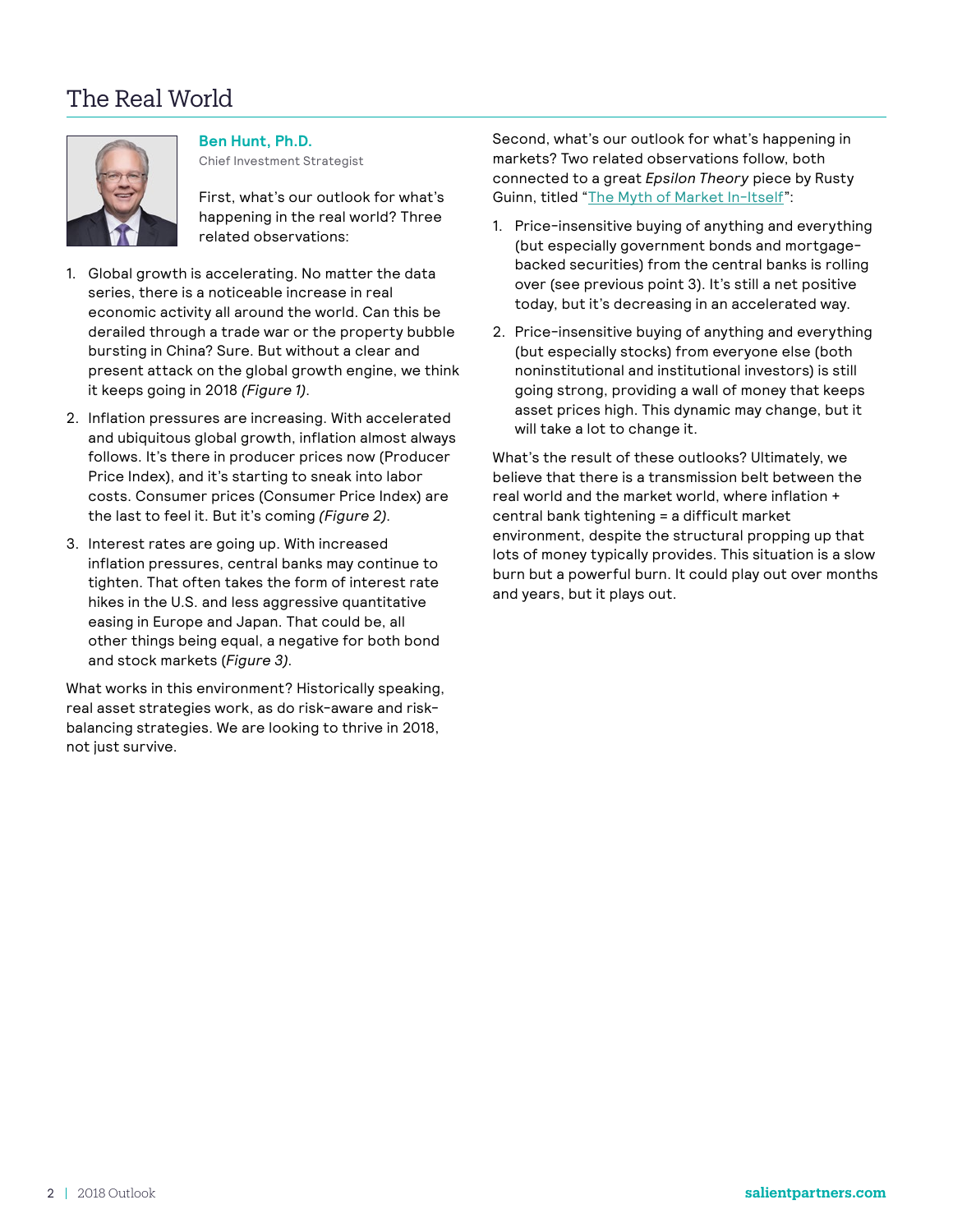#### **FIGURE 1**

**Growing in Sync**



Source: Organization for Economic Cooperation and Development (OECD) via WSJ, 12/31/17 For illustrative purposes only. Past performance does not guarantee future results.

#### **FIGURE 2**

#### **Producer Price Index of Major Economies**



Source: Bloomberg, 12/31/17

For illustrative purposes only. Past performance does not guarantee future results.

#### **FIGURE 3**

## **Big 4 Balance Sheets**



Source: Bloomberg, 12/31/17

For illustrative purposes only. Past performance does not guarantee future results.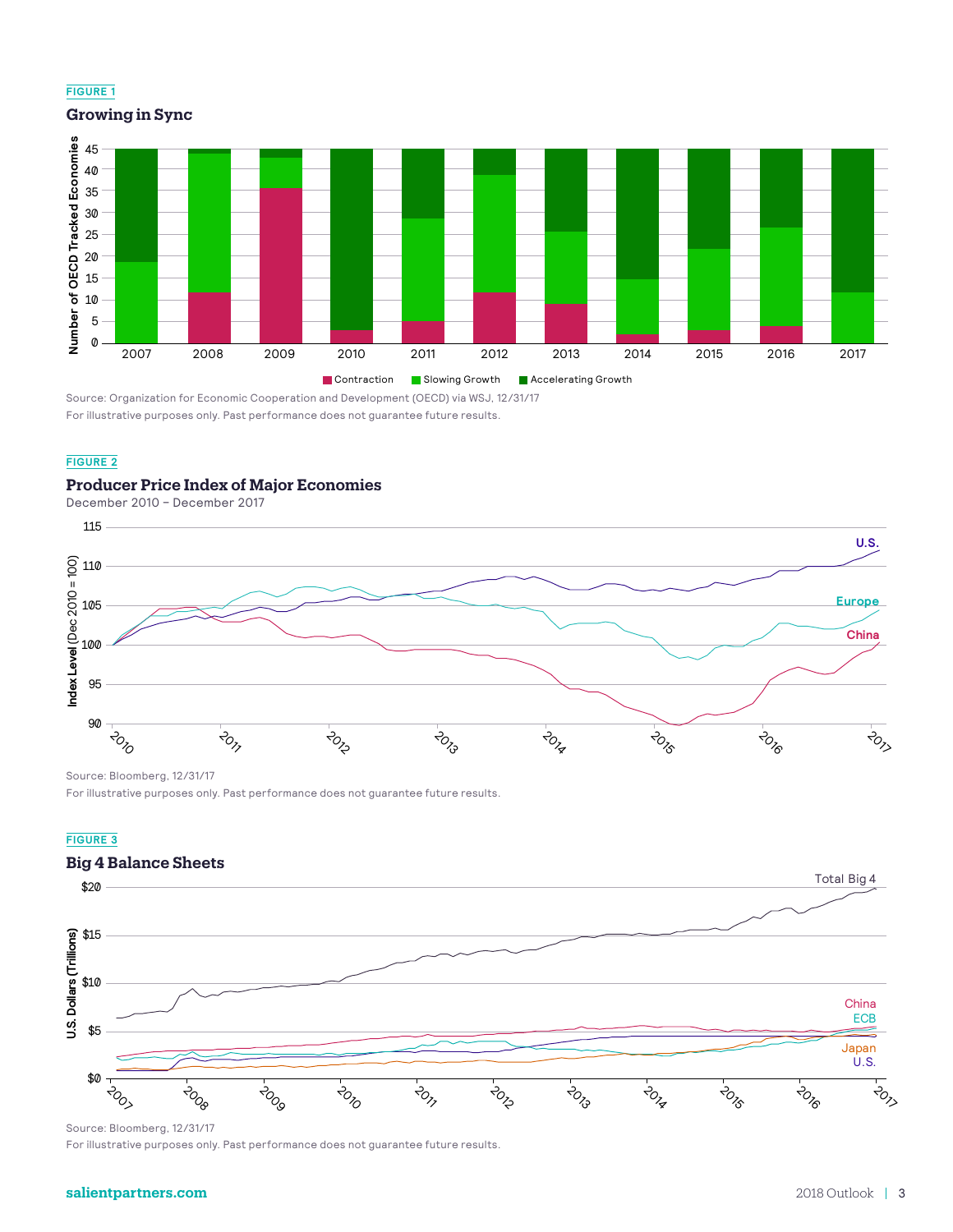## Alternatives



#### **Bill Enszer**

Managing Director, Portfolio Management

### **2017 Recap**

Stronger performance and fewer headlines proclaiming the death of hedge funds made for a better year

for hedge funds, which generated high single-digit returns for the year. Robust global equity markets set the backdrop for double-digit returns in hedge funds with equity beta, while global macro funds struggled to produce low single-digit returns.<sup>1</sup> Due to the reporting lag in private equity returns, we can't say with precision how the year will finish, but with returns well into double digits through the third quarter of 2017, all signs point to another positive year of performance. Growth and buyout strategies, buoyed by a strong economy and an accommodative financing environment, led the way with the highest returns coming from emerging markets. Venture capital appears to be the laggard in private markets with returns in the single digits.<sup>2</sup>

## **Outlook for 2018**

- Despite the 2017 uptick in returns, the opportunity set for the average hedge fund still looks challenging.
- We still seek niche strategies that have the potential to deliver uncorrelated sources of return.
- Investor allocations to private equity are increasing, but performance expectations are often too high.
- Private credit remains attractive, and it's our belief that it can perform reasonably well across most economic scenarios this year.

## **Hedge Funds**

Although returns from hedge funds were higher in 2017, our return expectations for hedge funds in aggregate remain muted. Last year's uptick was primarily attributed to the performance of beta within these portfolios, and unsurprisingly the highest returning strategies were hedge funds that historically exhibited the highest equity beta *(Figure 4)*.

Alpha, excess returns over beta, is a function of the number of independent bets within a portfolio, the breadth of those bets and the manager's edge (or ability to be right) on those bets. Returns are also intrinsically linked to the level of risk that a manager takes within a portfolio. We have no ability to force these attributes onto funds, but we understand these

#### **FIGURE 4**

#### **One Year Return vs. Beta to S&P 500 Index**



Source: PerTrac, from 12/31/99 to 10/31/17

Equity Hedge: HFRI Equity Hedge (Total) Index; Event-Driven: HFRI Event-Driven (Total) Index; Fund of Funds (FOF) Composite: HFRI FOF Composite Index; Relative Value: HFRI Relative Value (Total) Index; Macro: HFRI Relative Value (Total) Index

For illustrative purposes only. Past performance does not guarantee future results. The indices reflect the reinvestment of dividends and income and do not reflect deductions for fees, expenses or taxes. The indices are unmanaged and are not available for direct investment.

factors are what often drive excess returns in portfolios. It is through this lens that we try to identify compelling investment opportunities.

One of the most interesting hedge fund strategies this year is reinsurance, which is essentially insurance for insurers. For example, regardless of an insurance company's underwriting standards of individual policies, a firm writing home insurance on the Gulf Coast of Florida would find that it has significant risk from a hurricane hitting that part of the Gulf Coast. The insurance company can buy insurance for its business to protect it in such an event and the fund providing this insurance is a reinsurance provider that earns a premium for providing that protection.

While an individual reinsurance contract has risk associated with it and a certain unpredictability with its outcome, we believe a portfolio of reinsurance contracts is attractive because portfolio risk may improve as more transactions are added. There is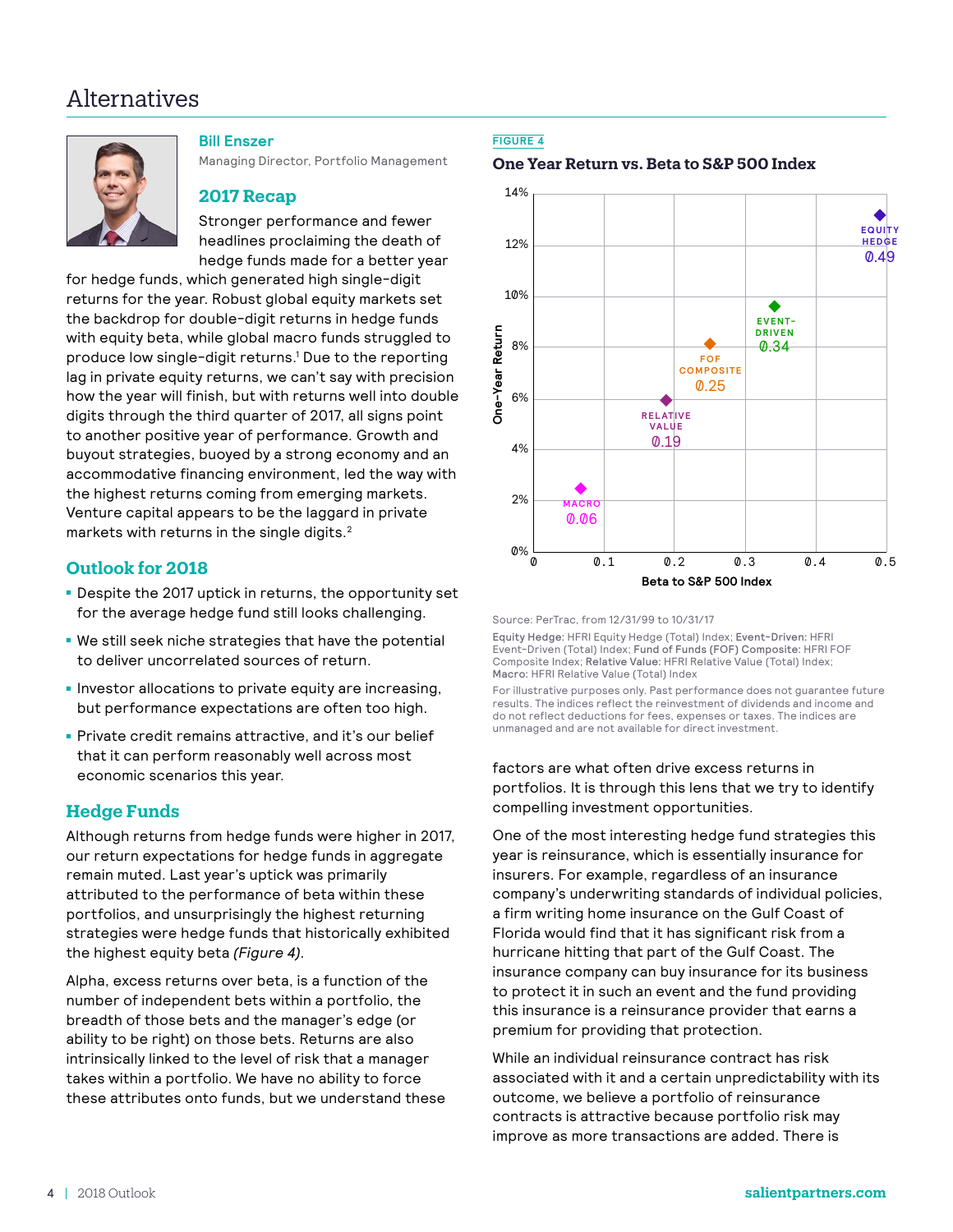breadth within portfolios from multiple contracts spanning different geographies and types of catastrophes, driven by independent and uncorrelated event risks. Reinsurance is not a liquid market for sourcing and trading risk, but a seasoned manager can take advantage of market inefficiencies. Moreover, reinsurance returns are uncorrelated with returns from traditional asset classes, making them an attractive strategy for an alternatives portfolio. Last year gave us plenty of activity for reinsurance events—from Hurricane Harvey to the fires in California—so we are excited to see if substantially improved pricing indeed implies a higher level of potential return this year.

## **Private Equity**

While negative news about sluggish returns has left hedge funds feeling beat up, private equity continues to receive praise from the press and many investors. Headlines frequently tout the generalization that institutions continue to increase their allocation to alternatives, but the majority of the inflows are going to private equity as few are investing more money in hedge funds.

Digging a level deeper into the allocations to private equity reveal increasingly expensive valuations. Deal multiples across mergers and acquisitions (M&A) remained unchanged and elevated in 2017, and the average purchase multiple hovered around 10.5x earnings before interest, taxes, depreciation and amortization (EBITDA). These purchase multiples are at 10-year highs and have debt/EBITDA multiples that are approaching 6x, a half-turn higher than what we saw a year earlier. With such high valuations, private equity activity dropped last year for the first time since 2013. According to PitchBook Data, the amount of dry powder (the cash that private equity firms are sitting on) now amounts to nearly \$556 billion.<sup>3</sup> Not surprisingly, we believe both steep valuations and idle capital could create headwinds to future private equity returns as capital may be deployed at a slower velocity and into deals at marginally attractive valuations.

Then why are institutions allocating more capital to private equity? We think that it appears to be the less bad choice in a world of tough asset allocation decisions. Stretched valuations are not limited to private equity; every asset class in the world has them to some degree, and strategists from every bank to the well-known investment management firm GMO<sup>4</sup> have illustrated that any future returns may likely be lower as a result. Rather than temper our expectations (or

actuarial rate of return) of what a portfolio can earn over the next 10 years, all of us are trying to figure out how to make up the shortfall between what our forecasters tell us we could earn and what we need to earn. This means institutional allocators are looking at private equity and its historical performance to bridge that gap. Ultimately, we think they will be disappointed.

Academic research varies on the specific beta of private equity to public markets, but the consensus is that over the long-term, private equity has a beta of 1.5–2.5x that of the S&P 500. The higher beta seems reasonable considering private companies are typically smaller and levered. When we look at 10-year forecasts for equity markets, a rate of 2x beta to public equities won't translate to very much in terms of absolute return. It would be unfair not to mention that these studies conclude that private equity also generates alpha, although those measures have come down over time. We believe that with less returns from beta, the private equity allocator is effectively betting much more heavily that alpha will deliver returns, but in an environment with very little distress, high valuations, high debt utilization and a wall of money on the sidelines waiting to jump on the next opportunity. Private equity is still a valued part of our portfolio, but our return expectations from the segment are lower because of the headwinds facing beta and alpha. We want to remind investors of this landscape.

We find smaller deals and smaller funds across growth equity and buyout funds attractive. Throughout last year and into 2018, we favor funds in the lower middle market as the deal multiples remain at a discount to multiples typical for larger companies. We regularly see larger private equity funds growing in assets and opportunities from smaller funds that provide a steady stream of deal flow to larger players. With fewer recent exits coming from companies going public, we think investing in smaller and lower middle market funds is one way to participate in this trend. We believe that sacrificing some return by selling to a sophisticated buyer outweighs the ability to sell to both strategic and financial buyers. Also, with ample dry powder on the sidelines, we think that a smaller pool of capital can be advantageous when it comes to looking at deals that larger players are forced to ignore.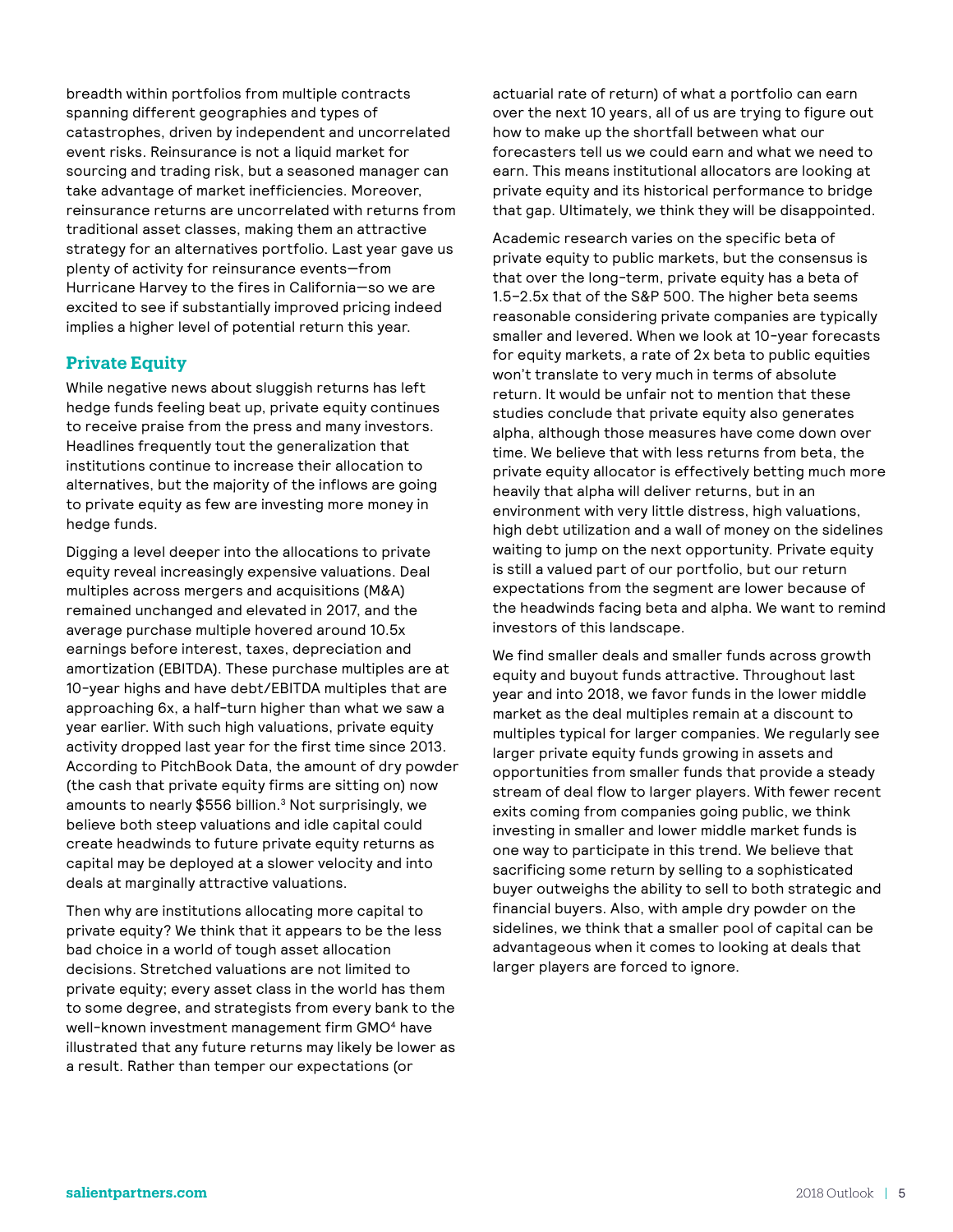## **Venture Capital**

Venture capital woes dominated headlines throughout 2017 and we think this will continue. Buying into privately-held companies through discounted secondary shares—like what SoftBank is doing with Uber—is symptomatic of investor suspicion that companies with sky-high valuations will keep growing and stop hemorrhaging cash. We search for venture capitalists with a commitment to identifying more reasonable valuations and building companies with a clear exit path in a reasonable time frame.

## **Private Credit**

Strategies in private credit remain attractive, as low double-digit yields with limited downside are still achievable and the risk-adjusted returns remain some of the most compelling across private markets. The secured feature of these instruments, combined with their typical senior status in the capital structure, offer resiliency in a downside scenario. While more money is pumped into private credit strategies, this has

compressed yields and in some cases increased risk. We are wary that some strategies, such as mezzanine investing, would perform poorly in a recession. With high valuations and an extensive use of debt, we think mezzanine investments resemble equity risk with capped upside: the value of the debt could be dramatically eroded in a restructuring and the returns are driven by the yield on the debt. Contrasting mezzanine investments with opportunities in structured credit and real estate-backed lending, the returns are comparable with less risk in a downside scenario in the latter two categories. One attractive example is the K Certificates program, which creates a structured piece of paper with double-digit yields backed by multifamily real estate loans. Multifamily K Certificates are regularly issued, structured pass-through securities backed by recently originated multifamily mortgage loans created by Freddie Mac. The loans go through a strict underwriting process, with equity capital subordinated to the loans, meaning that our paper is designed to be resilient across most economic scenarios.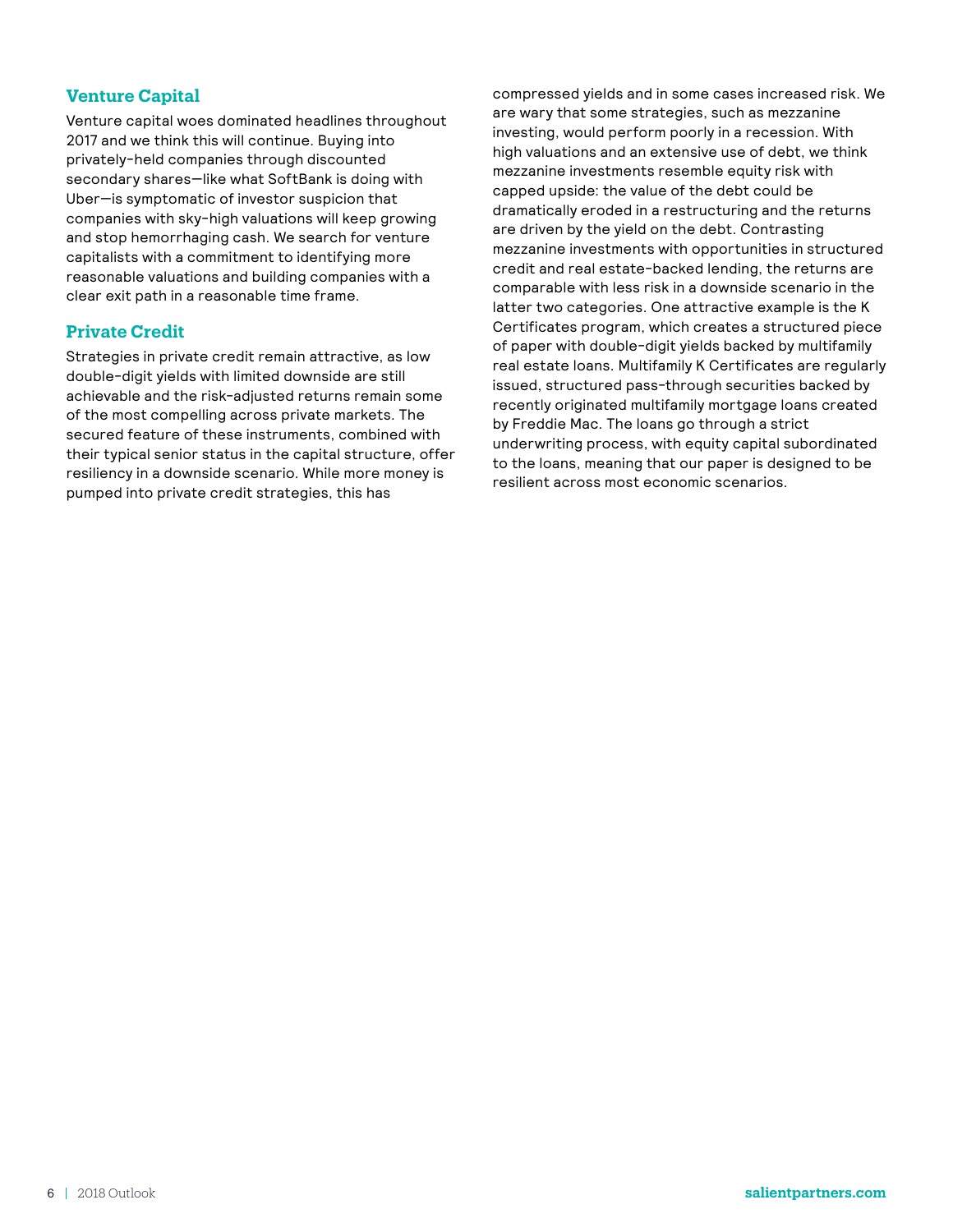## Asset Allocation Strategies



**Roberto Croce, Ph.D.**

Managing Director, Quantitative Strategies

## **2017 Recap**

We began 2017 expecting to see market movements driven by fiscal policy rather than monetary policy.

Despite the global political turmoil over the year, we instead witnessed a steady level of global growth, while volatility continued its decline to record lows. All major asset classes ended the year higher, corporate profits continued to move upward, momentum in the JPMorgan Global Purchasing Managers Index increased and inflation remained subdued. Our asset allocation models worked well in this environment, adding exposure to maintain constant risk and capturing large gains even with our broadly diversified portfolio.

Throughout the year, we observed that allowing portfolio risk to exceed a certain threshold below a portfolio target could be costly in a low-risk environment. Ultimately, we think actively diversifying at a consistent, yet impactful level of volatility was the most promising way of reliably achieving positive outcomes.

## **Outlook for 2018:**

- **As always, there are things we cannot control.** 
	- Growth may be partially countered by a reduction in policy accommodation and the possibility for rising inflation.
	- Valuations across most markets today may cause potential return opportunities to be lower than what they were in the past.
	- Although it did not seem to matter in 2017, we think geopolitical uncertainty or an unforeseen event draws the capacity for volatility to spike dramatically.
- We will continue to focus on what we can control: risk.
	- Rather than speculate on whether or which equity markets can and will move higher, we believe an unwavering focus on risk may help many investors navigate the uncertainty to come.
	- We believe how much risk you take, where you take that risk, and how you manage that risk over time may be the primary determinants of performance this year.

We think that growth could be countered in some part by a reduction in policy accommodation and the possibility of rising inflation. In other words, it is hard to say with conviction what will happen in the coming year, so we're not going to try. However, we will highlight our thoughts in the markets in which we trade:

- **Equities:** We believe there are still opportunities for growth, particularly in emerging markets. In addition, as many equities' average current yield is higher than many global bond markets, they currently offer attractive risk-adjusted income.<sup>5</sup>
- **Commodities:** Commodity markets remain attractively valued, with assets currently trading at a 14% median discount to the five-year average price. Couple this favorable valuation with the likelihood that inflation accelerates amid sustained global growth, and we believe a dynamic allocation to commodities could help preserve a portfolio's potential return.<sup>6</sup>
- **Sovereign Debt:** This year, we think an adaptive position in sovereign debt may be critical to maximizing the benefit of diversification this asset class typically provides. Additionally, the ability to capture potential capital appreciation from rolling yields in futures markets may provide a cushion to losses incurred as global central banks turn more hawkish.
- **Credit:** Credit spreads are typically less sensitive to inflation than stocks, but volatility in credit markets can change quite rapidly. Therefore, while we maintain credit exposure in our asset class models, we stand ready to adapt to a heightened volatility environment should it unfold in the coming year.

In addition, we can confidently say that we think results that investors experience over the coming several years may be driven by the amount of risk in their portfolios, in what asset classes that risk is taken, and by how that risk is managed over time. Investors seeking positive total return may need to seek out additional investment opportunities to the extent they can tolerate risk, as it is our belief that elevated valuations make it difficult to achieve return targets without diversification.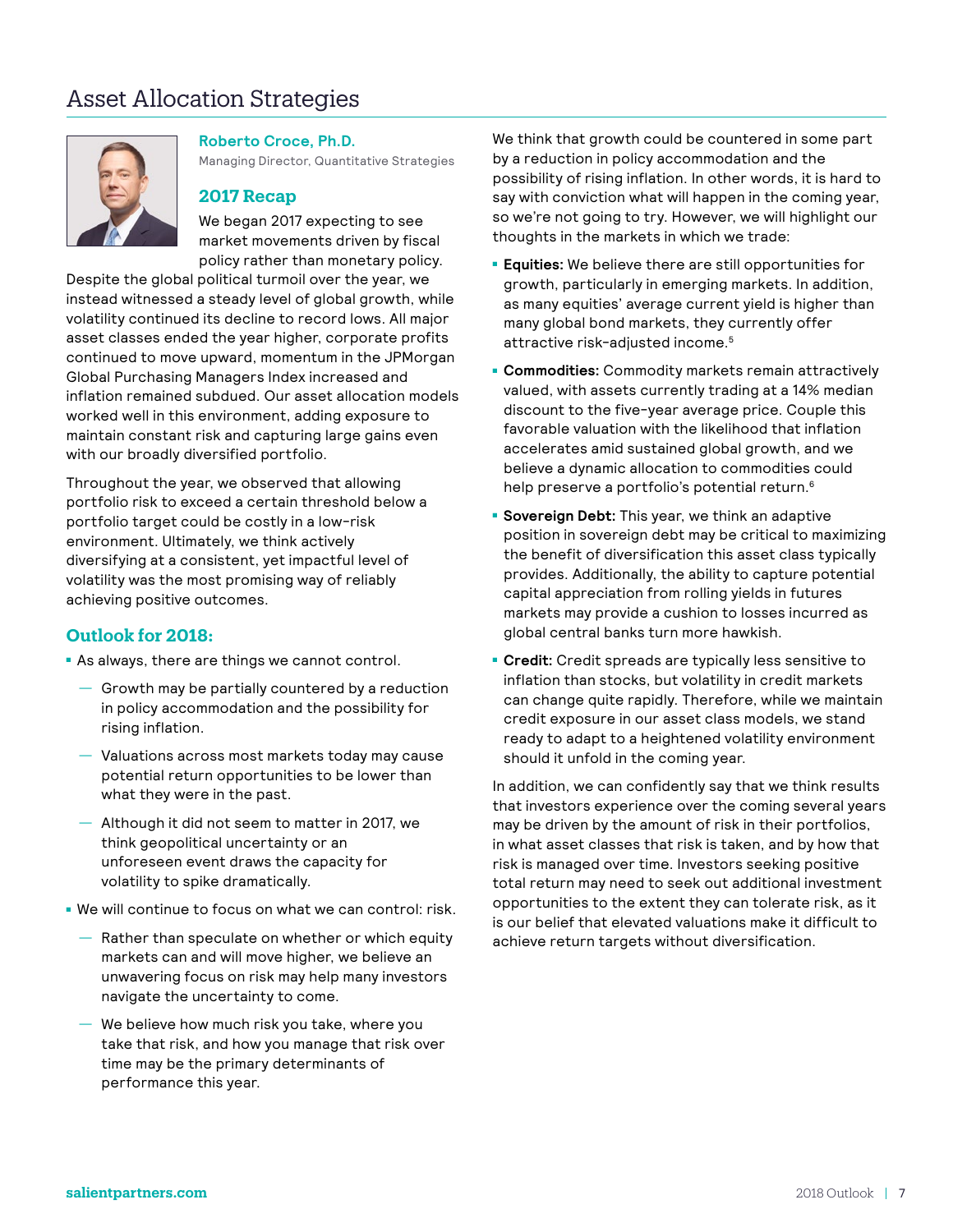## **The Importance of Risk-Targeting**

Market risk can fluctuate. A lot. Some investors handle these fluctuations by holding a portfolio that, in most bad scenarios, doesn't lose more than they can tolerate. This behavior often creates several problems for an investor. First, since bad scenarios are infrequent, many investors usually take much less risk than they can tolerate, leading to less potential upside. Second, these portfolios, which are typically static, sometimes lose an unacceptable amount, causing many investors to move to cash and stay there. Doing this locks in the loss and holds them back from participating in the recovery. Last, the market typically works against static portfolios by delivering outsized compensation for risk-taking during periods of low volatility.

*Figure 5* shows the rolling volatility of a traditional and static 60/40 portfolio of U.S. stocks and bonds over a 35-year period. Risk has recently been at a record low and periods of low risk are common. The average volatility of this hypothetical portfolio was 10%; however, it remained below this level nearly two-thirds of the time. In contrast, while the portfolio's risk was only above its average less than half of the time, we find that at these points it was much higher. In other words, many investors are likely taking less risk on average than they could otherwise handle—and potentially earning less return—because they cannot tolerate the bad scenarios of a riskier portfolio. They could probably handle a little more risk (on average) if there were a way to reduce the asymmetry of the risky periods. An ability to take on higher risk on average may enable some investors to earn more return on average.

#### **FIGURE 6**



#### **Total Return of Naive vs. Risk-Aware Investors**

## **FIGURE 5**

#### **Rolling 3-Month Volatility of a Traditional 60/40 Portfolio**



Source: Salient Partners LP, as of 12/31/17 Traditional 60/40 portfolio is represented by 60% of the S&P 500 and 40% of 10-Year U.S. Treasury.

For illustrative purposes only. Past performance does not guarantee future results. The indices reflect the reinvestment of dividends and income and do not reflect the deduction of fees, expenses or taxes. The indices are unmanaged and are not available for direct investment.

So how can an investor take on more risk on average? Let's consider the more likely experience of a riskaware investor who moves to cash when portfolio risk rises above the 90th percentile, only reinvesting once risk returns to a more normal level. *Figure 6* illustrates just how costly it can be to deviate from a buy-and-hold tactic when risk gets high. This tactic can be quite punishing—the more aware of risk that an investor is, the more likely they are to underperform buy-and-hold in the long run. The reduction in drawdowns for the stereotypical investor was not enough to compensate for the forgone return.

The risk-aware investor represents an investor who sells his or her portfolio and holds 100% cash when its volatility is in the 90th percentile and only re-buys his or her portfolio when its volatility has returned to average. The portfolio is a traditional 60/40 portfolio and is constructed using the S&P 500 and 10-Year U.S. Treasury.

For illustrative purposes only. Past performance does not guarantee future results. The indices reflect the reinvestment of dividends and income and do not reflect the deduction of fees, expenses or taxes. The indices are unmanaged and are not available for direct investment.

Source: Salient Partners LP, as of 12/31/17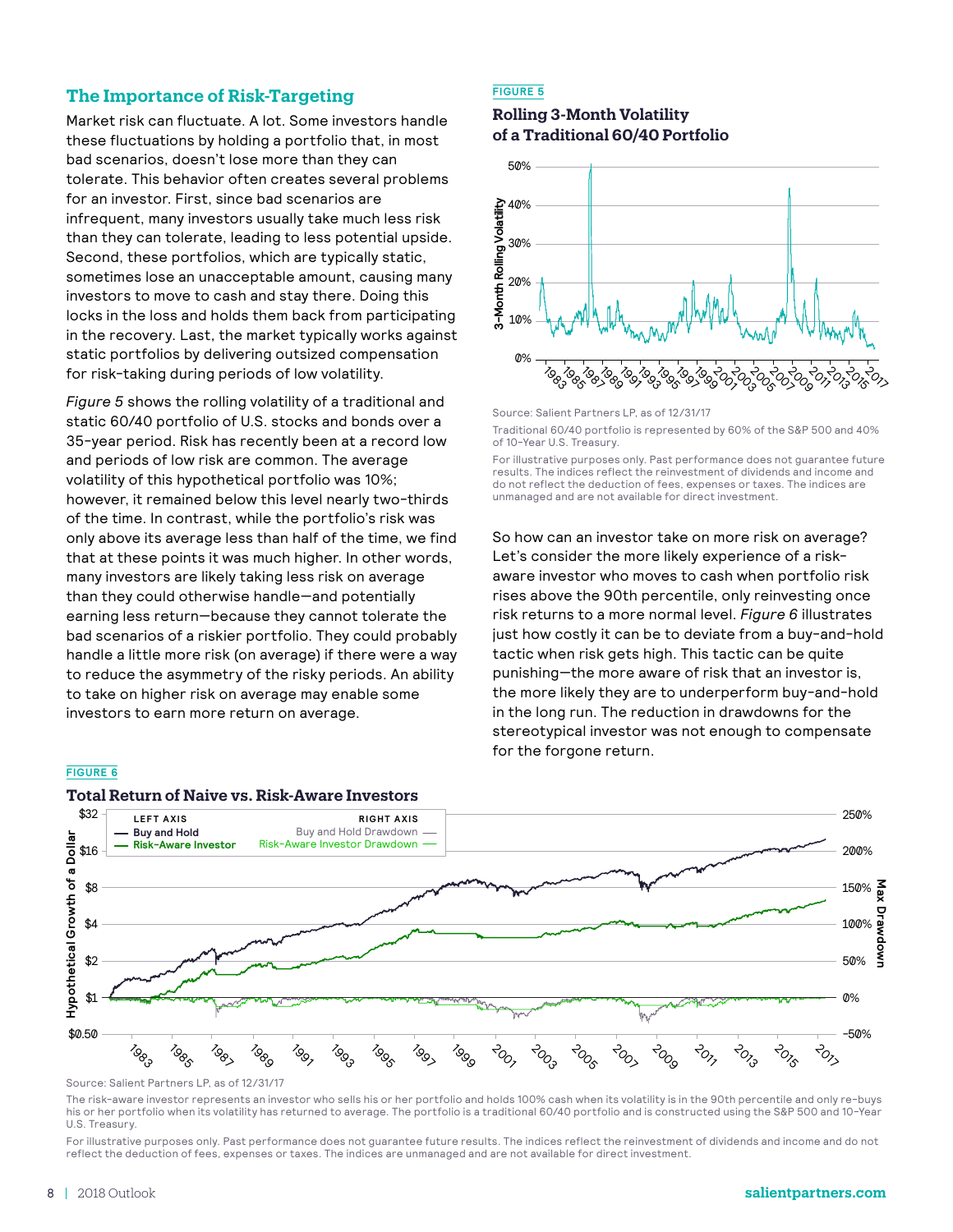#### **FIGURE 7**

## **Managing Risk: Static vs. Dynamic**



Source: Salient Partners LP, as of 12/31/17

The static portfolio maintains the portfolio weights at a 60/40 allocation. The dynamic portfolio actively shifts the portfolio weights to maintain a targeted level of 10% standard deviation. The portfolio is constructed using the S&P 500 and 10-Year U.S. Treasury.

For illustrative purposes only. Past performance does not guarantee future results. The indices reflect the reinvestment of dividends and income and do not reflect the deduction of fees, expenses or taxes. The indices are unmanaged and are not available for direct investment.

This loss is made particularly acute by the fact that markets tend to recover very sharply from drawdowns, which is exactly the moment, according to our analysis, that risk-aware investors typically switch to cash. Portfolios that do not dynamically manage risk may force many investors to choose between two unpleasant options: hold a portfolio that is well beyond their risk tolerance, or go to cash during drawdowns and miss out on potential gains.

We think there is a better way: actively manage a dynamic portfolio's risk to a constant target. The result is a portfolio in which risk doesn't fluctuate so severely, enabling investors to stay invested. On average, these investors take the same amount of risk as a conventional investor, but they do it without facing periods of ultra-high or ultra-low risk. *Figure 7* shows the efficacy of a risk management mechanism, which adjusts portfolio weights in order to target a consistent volatility measure. In this case, it's a trailing annualized standard deviation of returns of 10%.

Because the amount of risk taken on average is the main determinant of return, this approach has historically delivered similar (though slightly better) returns, with a less volatile experience than that of the static portfolios. Investors who experience less volatility in their portfolios may have less emotional need to sell their securities and move to cash to capture the full potential of markets than those who do not. *Figure 8* shows a comparison of these approaches.

According to the example in *Figure 8*, a dynamic portfolio that targets a consistent level of risk has the potential to create a better outcome for investors—without the need to know exactly where markets are headed.

So, as the slow burning uncertainty of the future state of the world plays out (and is likely to do so at more normalized levels of market risk) such an eye on risk naturally shifts from trying to predict future returns to implementing an efficient and diversified approach to enhancing potential return.

#### **FIGURE 8**



**Dynamic Investor Performance Relative to Conventional Options**

The risk-aware investor represents an investor who sells his or her portfolio and holds 100% cash when the portfolio's volatility is in the 90th percentile and only re-buys the portfolio when its volatility has returned to average. The dynamic investor represents an investor who holds onto the portfolio and dynamically allocates weights to maintain a risk target of 10%. The portfolio is constructed using the S&P 500 and 10-Year U.S. Treasury.

For illustrative purposes only. Past performance does not guarantee future results. The indices reflect the reinvestment of dividends and income and do not reflect the deduction of fees, expenses or taxes. The indices are unmanaged and are not available for direct investment.

Source: Salient Partners LP, as of 12/31/17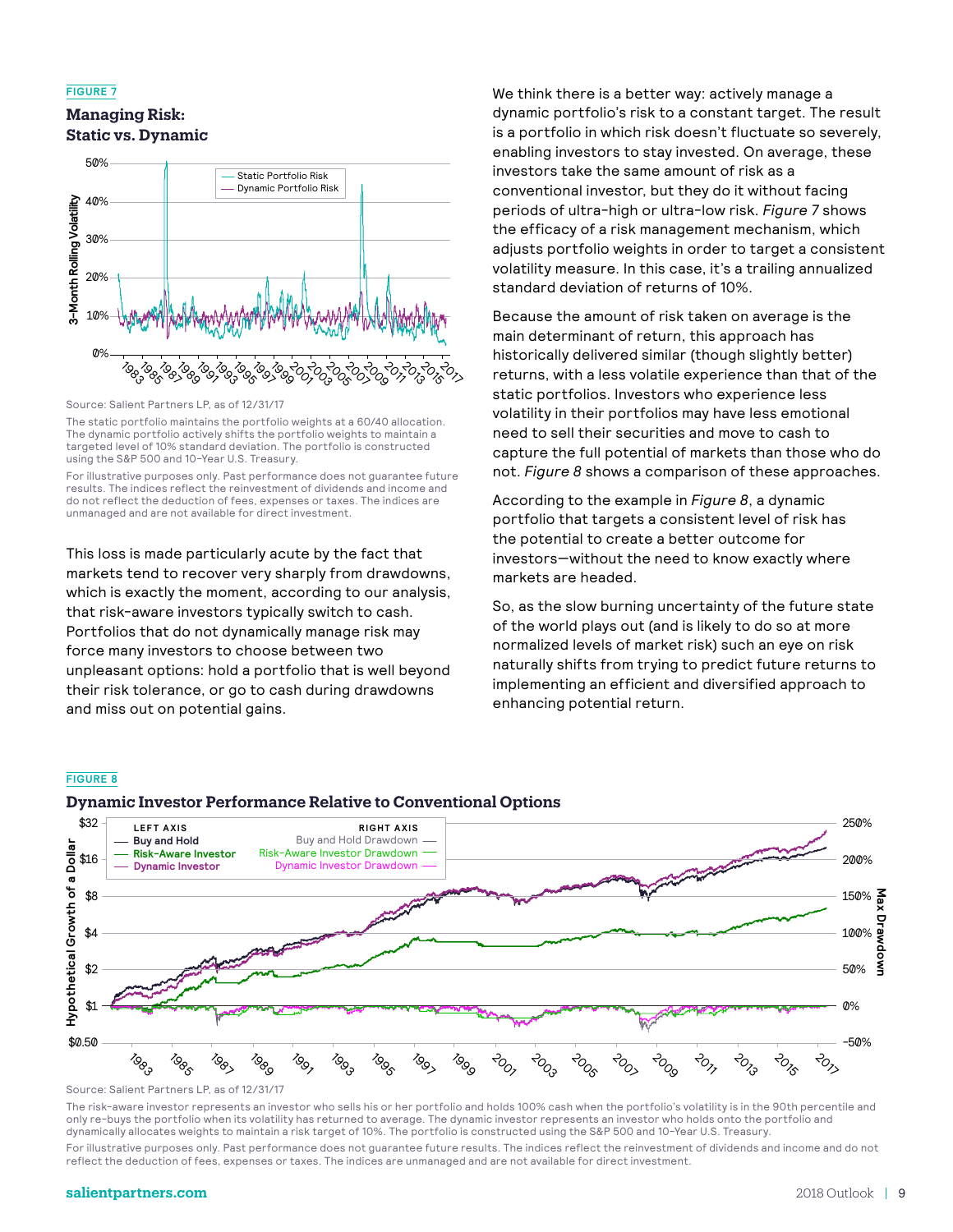## Real Estate



**Joel Beam**

Managing Director & Senior Portfolio Manager

## **2017 Recap**

Publicly traded equity real estate investment trusts (REITs) generated

a total return of 8.67% over the calendar year, as measured by the FTSE NAREIT All Equity REITs Index. This result, which trailed the sector's long-term historical average annual performance, was somewhat surprising given that the year furnished a benign interest rate environment, broadly accommodative capital markets, a strengthening backdrop for both employment and the wider economy, as well as the expectation of a lighter regulatory touch from the newly elected Trump administration. All these factors should be supportive of real estate valuations and REIT returns. But as always, composite returns obscure the fact that there was a fair amount of performance dispersion across property sectors. Specifically, data center, infrastructure and industrial REITs charted the best sector performance for the year as they continue to benefit from growth in global technology demand and the secular trend of on-demand fulfillment. On the other hand, retail REITs, both regional malls and shopping centers, delivered the market's worst returns as tenants struggled to adapt to changes in consumer preferences. Those sectors aside, many sectors produced modestly positive returns as growth began to accelerate as the year advanced, but cash flow multiples failed to expand from above-average levels. Mid-cap companies generally performed best, an interesting outcome given that large-cap

businesses dominated the final three years of the previous bull market.

#### **Outlook for 2018**

As we move into the new year, our strategies reflect a posture of cautious optimism. With the current real estate bull market entering its ninth year, one could reasonably conclude that the good times are nearing their end. However, we believe that deregulation, changes to the tax code and other government policies aimed at driving growth are generally constructive for property owners. Additionally, industry fundamentals such as occupancy and re-leasing spreads observed across most markets and property sectors support our positive view.

Despite an overall healthy diagnosis, the current favorable lending environment, coupled with the fact that large amounts of private capital dedicated to real estate remain uninvested, compels us to pay particular attention to near-term delivery and absorption metrics. As the charts illustrate, we anticipate that several property sectors could face supply headwinds in 2018 and beyond. As a direct consequence of these potential imbalances, we anticipate that some property types may witness deceleration with regard to "same-store" net operating income growth in the years ahead. Whereas other investors may view the current landscape with trepidation, we greet it with enthusiasm. Historically, a bull market can often mask a cavalier approach to underwriting real estate, but when the opportunity set is constrained, there is no substitute for rigorous, bottom-up, fundamental analysis in generating potential above-average, long-term returns.

#### **FIGURE 9**



#### **Real Estate Net Absorbtion vs. Deliveries**



Net Absorbtion Deliveries

**ALL POIDER** ADONE **BOOK TONE** 

**Retail**



Source: CoStar Group, Inc., as of 12/31/17

For illustrative purposes only. Past performance does not guarantee future results.

 $-202$ 

 $\overline{O}$ 

20

40

60

**Square Feet** (Millions)

Square Feet (Millions)

80

100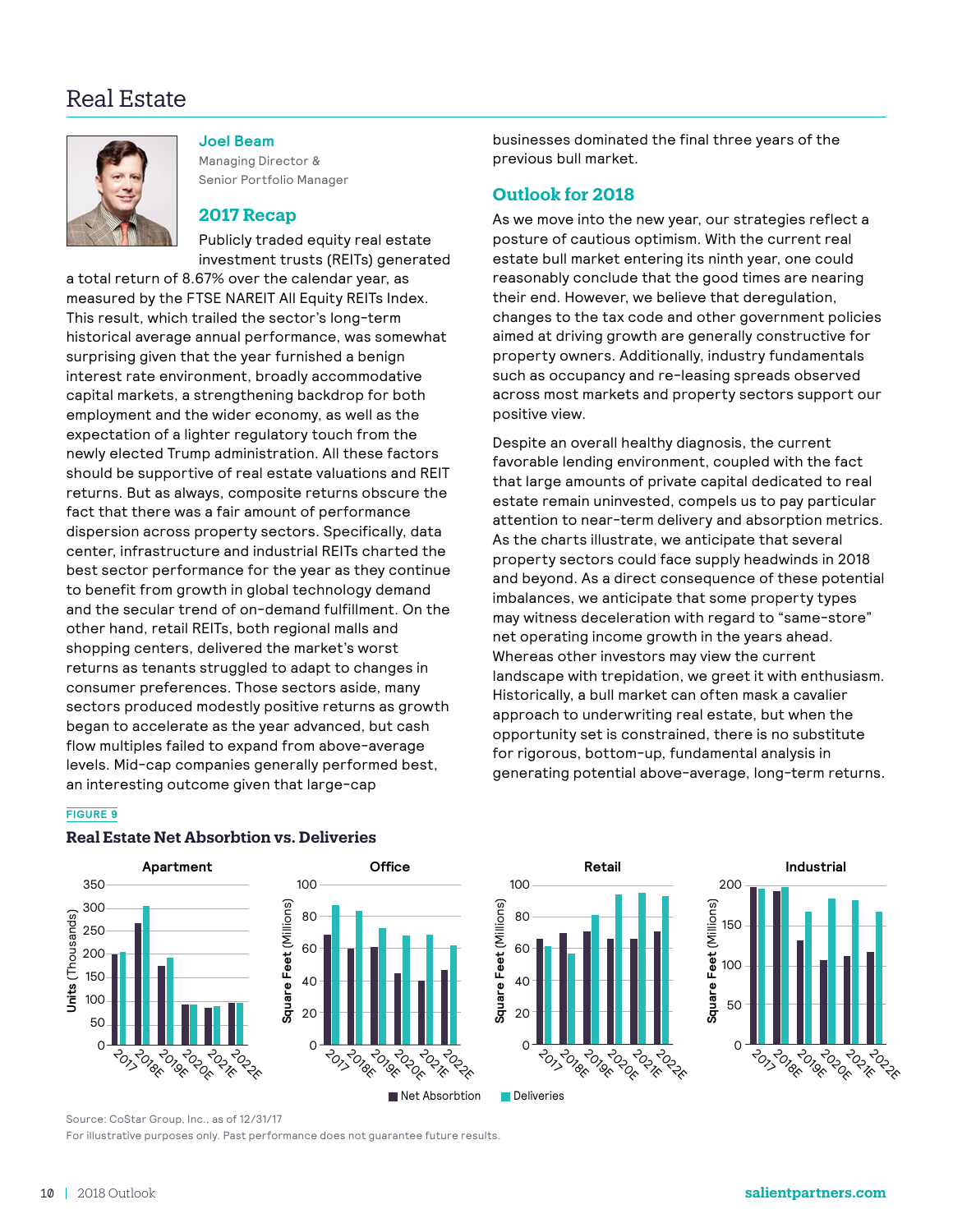Filtering the aforementioned view through our valueoriented lens, we endeavor to own REITs that have very healthy coverage ratios, muted valuation multiples, higher implied cap rates and management teams that are skilled at generating late-cycle value. While it may be tempting to make directional calls on individual sectors, we tend to shy away from such bold proclamations and instead focus our efforts on determining where expectations are misaligned with reasonable assumptions, hoping that the market will reward our disciplined approach over time. We have increased exposure to out-of-favor sectors such as shopping centers and health care, and we have attempted to dampen portfolio duration by increasing our exposure to shorter-lease asset classes such as hotels. Finally, we continue to bias our portfolios toward REITs located in areas where supply and demand characteristics differ from the national outlook or provide insulation from near-term pressures.

In summary, we enter the year:

- 1. Cautiously optimistic amidst late-cycle economic acceleration;
- 2. Cognizant of the implications that tax reform and other government policies may have on landlords;
- 3. Anticipating positive—although slowing—operating performance for recent high-growth sectors;
- 4. Favoring companies with healthy coverage ratios, appropriate growth expectations, well-insulated properties and experienced management teams.

## **Risks to Our 2018 Outlook**

With both growth rates and interest rates low but increasing, we continue to believe a broad resetting of real estate valuations remains the largest risk to our 2018 outlook. On the back of positive performance since the 2008–09 financial crisis, sector-wide valuations appear closer to fair than not, and growth expectations have not yet moderated enough to make REITs look inexpensive.

#### **FIGURE 10**

| <b>Current Valuation Metrics for Equity REITs</b> |                                  |  |  |  |  |
|---------------------------------------------------|----------------------------------|--|--|--|--|
| <b>Premium-to-NAV</b>                             | <b>Implied Cap Rate</b><br>5.90% |  |  |  |  |
| 0.10%                                             |                                  |  |  |  |  |
| <b>Current Yield</b>                              | $P/18E$ AFFO                     |  |  |  |  |
| 4.00%                                             | 19.9x                            |  |  |  |  |

Source: FactSet Consensus Estimates, as of 12/31/17 For illustrative purposes only.

Past performance does not guarantee future results.

We are true believers in the wisdom of property investing and have confidence in its long-term return potential. Real estate is a diverse asset class; companies, even those within the same subsectors, can differ markedly from each other. We believe that the performance dispersion we saw this past year will continue to persist, which may provide skilled active managers the opportunity set from which to outperform the overall indices.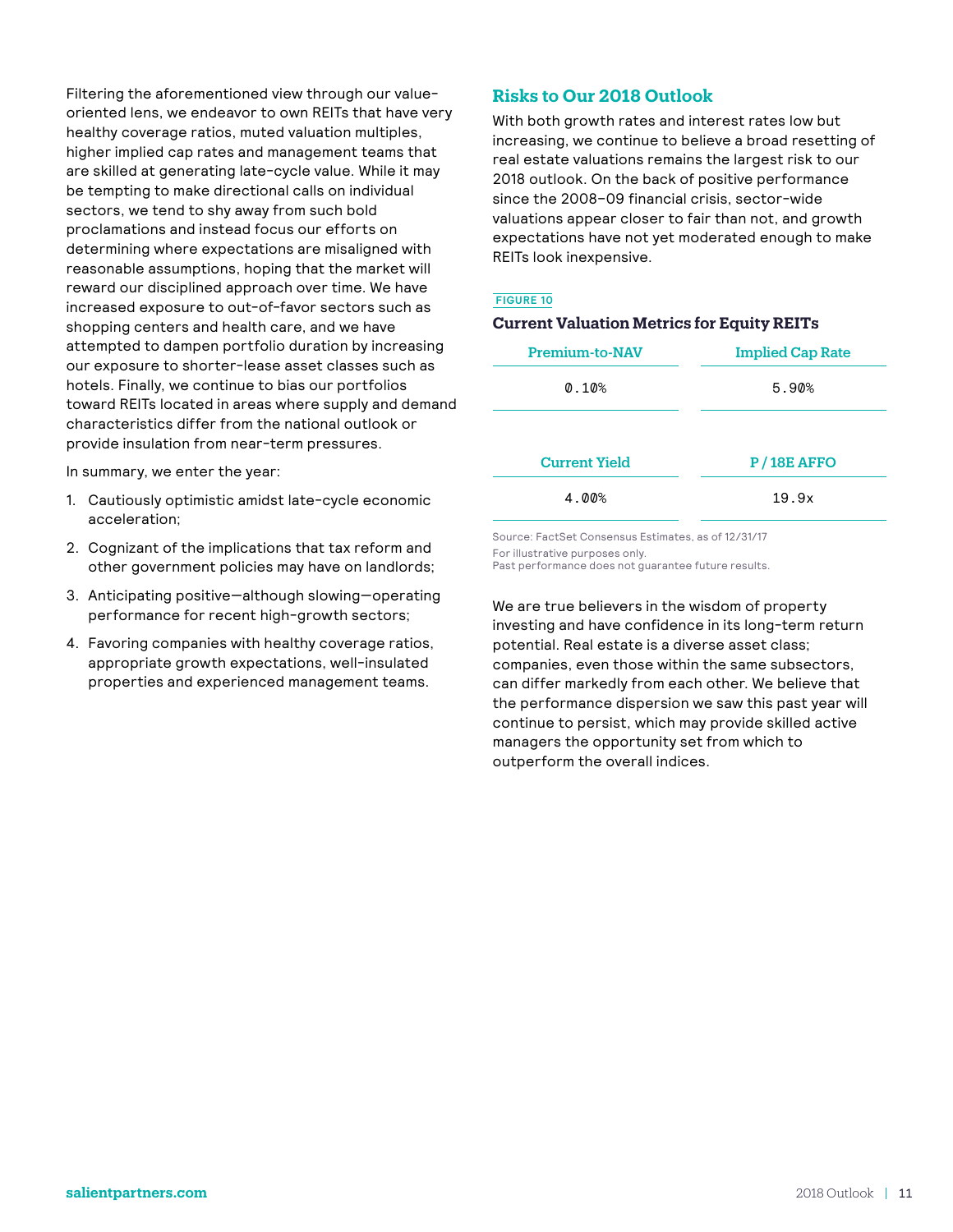## MLPs & Energy



**Gregory A. Reid** President, Salient MLP Complex

### **2017 Recap**

Last year was an inflection point for midstream energy infrastructure. We saw a small number of high-profile

distribution cuts, while Enterprise Product Partners, L.P. (EPD) slowed future distribution growth.<sup>7</sup> On the whole, these decisions by company management were not enthusiastically received by the marketplace, which sold down the midstream sector. Asset prices were further depressed following a rash of early tax-loss

selling. Despite this environment, we have seen longterm, value-oriented investors, particularly institutions, getting more involved. Since 2006, the space has witnessed an uptick in allocations from institutional investors, and we're experiencing increased interest in our products from institutions and institutional consultants. In addition to distribution yield and growth, these investors are paying close attention to cash or earnings multiples and to value companies. In turn, we believe that the growing influence of institutions may encourage corporate managers to place greater emphasis on cash and earnings growth, spurring overall healthier corporate practices.

## **FIGURE 11**

#### **MLP Investor Base Shifting to Institutional Ownership**



Sources: PricewaterhouseCoopers LLP, Partnership reports and Wells Fargo Securities, LLC, as of 10/31/17 For illustrative purposes only. Past performance does not guarantee future results.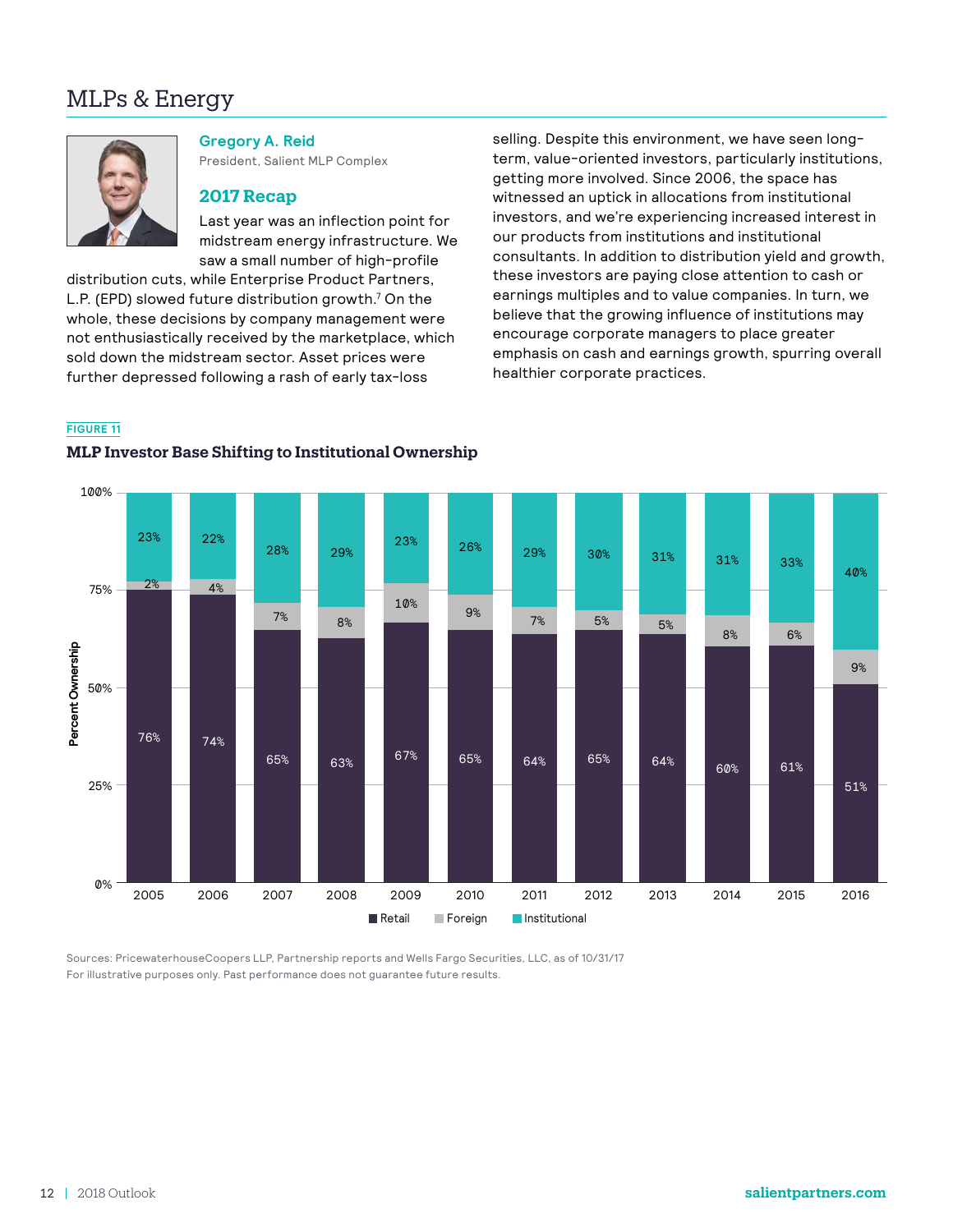#### **FIGURE 12**

## **Valuation Metrics**

(Enterprise Value/EBITDA)

|                                                | Current | Average<br>Since 2006 | Premium<br>(Discount) | 2010-2014<br>Average | Premium<br>(Discount) |
|------------------------------------------------|---------|-----------------------|-----------------------|----------------------|-----------------------|
| <b>MLPs</b>                                    | 10.7x   | 13.7x                 | $-21%$                | 12.7x                | $-15%$                |
| Midstream C-Corps                              | 12.0x   | 15.1x                 | $-21%$                | 13.5x                | $-11%$                |
| <b>Exploration &amp; Production</b>            | 8.4x    | 6.7x                  | 25%                   | 5.9x                 | 42%                   |
| <b>Refiners</b>                                | 7.6x    | 5.4x                  | 41%                   | 5.1x                 | 49%                   |
| <b>Integrated Exploration &amp; Production</b> | 7.0x    | 5.3x                  | 32%                   | 4.8x                 | 46%                   |
| <b>Oilfield Services</b>                       | 8.9x    | 7.8x                  | 14%                   | 7.1x                 | 26%                   |
| <b>S&amp;P Utilities</b>                       | 10.5x   | 8.7x                  | 21%                   | 8.0x                 | 31%                   |
| <b>REITs</b>                                   | 17.7x   | 16.6x                 | 7%                    | 15.1x                | 17%                   |
| <b>S&amp;P 500</b>                             | 11.3x   | 9.2x                  | 23%                   | 8.5x                 | 33%                   |

Source: Wells Fargo Securities, LLC., Bloomberg, 11/30/17

For illustrative purposes only. Past performance does not guarantee future results. The indices reflect the reinvestment of dividends and income and do not reflect deductions for fees, expenses or taxes. The indices are unmanaged and are not available for direct investment.

What's driving institutions to invest now? Among yielding assets, master limited partnerships (MLP) and midstream valuations remain markedly inexpensive *(Figure 12)*, representing, in our opinion, a potentially meaningful current opportunity for total return. In the context of a climbing price for crude oil, robust energy demand, healthy domestic supply growth and improving fundamentals, including lower leverage and higher coverage, the Alerian MLP Index (AMZ) is still negative down over 6.5% as of December 31, 2017.<sup>8</sup>

Unlike in 2015 when the high cost of capital, production cuts and credit pressures hampered the ability of companies to fund growth and pay out distributions or dividends,<sup>9</sup> the valuations (EV/EBITDA) for midstream companies are inexpensive at the same time that fundamentals are relatively strong and appear to be getting stronger. This dynamic suggests that MLP valuations are dislocated. In fact, the only times that valuations have been worse over the last 10 years are during the 2008–09 financial crisis and the crude oil price collapse of 2014–2015.

Despite lagging performance, the midstream space is still growing, with a preponderance of MLP and midstream companies issuing distribution growth guidance that ranges from mid-to-high single digits over the next year. MLP yields, calculated as the weighted average current yield of AMZ constituents, average more than 7%.<sup>10</sup> We believe that the real and growing cash flows make the midstream sector particularly appealing during a rising interest rate and inflationary environment.

Other items we'll be watching in 2018 are volumes, tax reform and improving corporate governance.

## **Outlook for 2018**

- **Domestic energy volumes are forecasted to grow,** supporting midstream fundamentals.<sup>11</sup>
- Tax reform, as passed, appears to be net positive for midstream and MLP investors who will generally pay lower rates on pass-through income.<sup>12, 13</sup>
- Further consolidation of general partners (GPs) and limited partners (LPs) will increase transparency and visibility of cash flows.
- Capital discipline will be a distinguishing factor among midstream companies in 2018.

Expanding on these points, domestic energy volumes, which are a primary driver of midstream revenues, continue to grow. We believe that as the swing producer, the U.S. has the potential to further ramp up domestic energy volumes in response to growth in global demand. In fact, the Energy Information Administration continues to forecast U.S. production growth through the end of 2018.14

Tax reform, as signed by President Trump on December 22, 2017, contains advantages for midstream companies, as the lower corporate tax rate would benefit C corporation midstream companies. MLPs would further benefit from the lower pass-through tax rate.15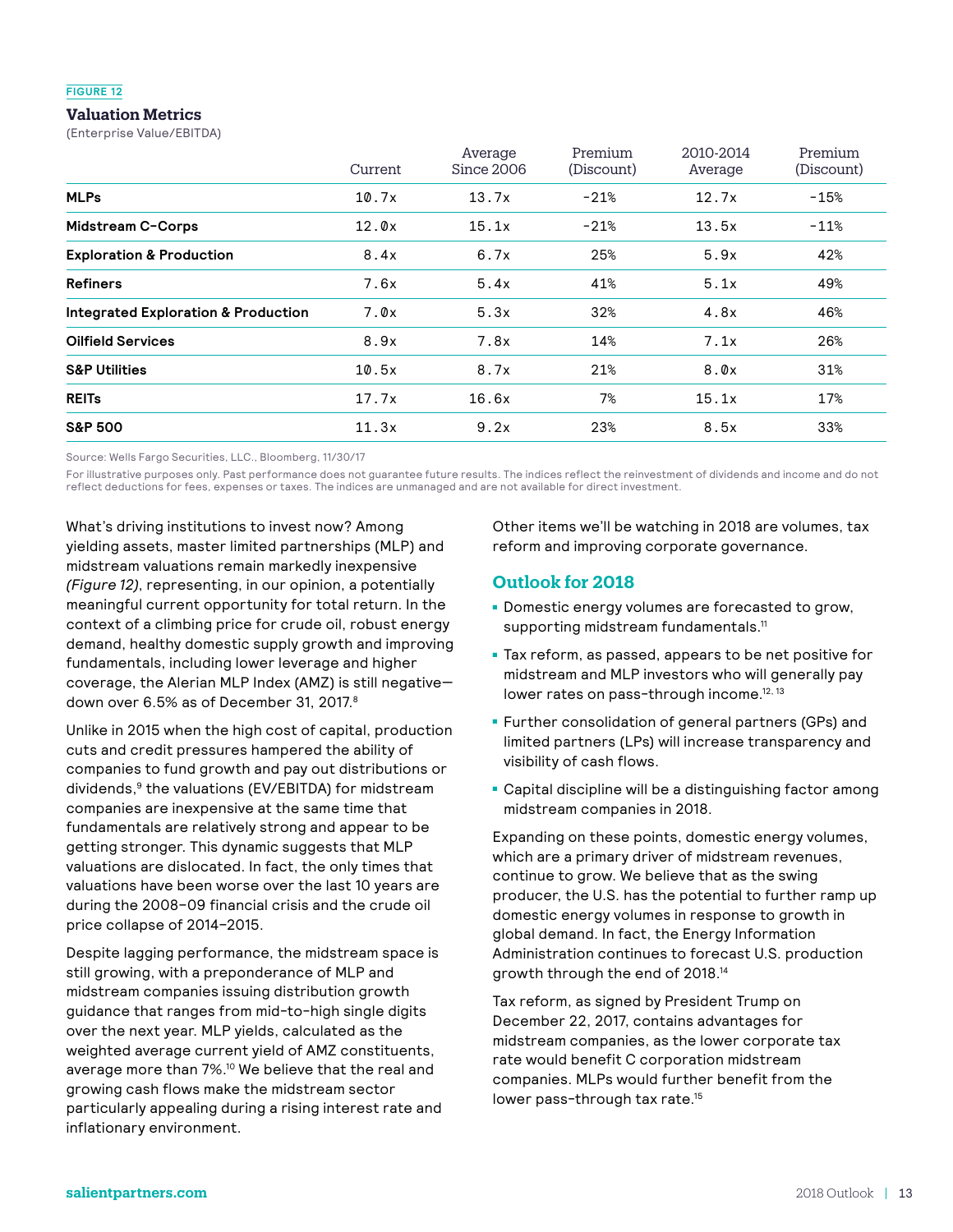Finally, just as we've seen over the past three years with Targa Resources Corp. (TRGP), The Williams Companies, Inc. (WMB), Plains All American Pipeline, LP (PAA) and ONEOK, Inc. (OKE), we would expect more GP incentive distribution rights (IDR) buyouts this year.<sup>16</sup> Over time, as MLP distributions grow, the GP is entitled to receive more cash flow from the MLP. For those MLPs whose GPs take a large percentage of the distribution, cost of capital starts to become a real burden. Buying out the IDR is one way to improve the cost of capital at the MLP level while further aligning the interests of the GP and the MLP.

In 2018, we believe it will be important for midstream companies to express capital discipline when growing their businesses. Increased buildout in premier basins could put downward pressure on margins, which could be a headwind against a company's ability to generate income over and above the cost of capital. The mismatch between capital needs and capital supply will be an important mile marker as well. Retail investors have stepped away from MLPs and for a variety of reasons. The question is whether they will come back to MLPs this year, or, if not, whether there is enough institutional capital to fill the gap. Too much spending, and not enough equity capital could strain returns.

Fundamentals are healthy and are generally improving. Good governance and capital discipline are priorities for many companies. And macroeconomics, including domestic supply and global demand growth, are supportive of midstream valuations. We are optimistic about what 2018 has in store for midstream energy infrastructure.

- 1. Hedge Fund Research, Strategic Financial Solutions, PerTrac, as of 12/31/17
- 2. Cambridge Associates, as of 12/31/17
- 3. As of 12/31/17
- 4. GMO is a global Boston-based investment management firm that provides sophisticated clients with asset management solutions. Jeremy Grantham is the founder and chief investment strategist of GMO, well-known for its investment knowledge and research.
- 5. Bloomberg, as of 12/31/17
- 6. Ibid.
- 7. Enterprise Products Partners, L.P., Enterprise Declares Quarterly Distribution Increase, October 12, 2017.
- 8. Alerian, January 2018.
- 9. All or a portion of MLP distributions will be considered a return of capital.

#### **Definition of Terms**

**Adjusted Funds from Operations (AFFO)** refers to a computation made by analysts and investors to measure a real estate company's cash flow generated by operations. (NAREIT)

**Alerian MLP Index (AMZ)** is a composite of some of the most prominent energy MLPs that provides investors with a comprehensive benchmark for this emerging asset class. RISKS: Discussed throughout this material - include tax related risks due to their partnership status, unlike the other asset classes discussed, as well as possible higher volatility than the majority of the other asset classes discussed. "Alerian MLP Index", "Alerian MLP Total Return Index", "AMZ" and "AMZX" are trademarks of Alerian and their use is granted under a license from Alerian.

**Alpha** is the excess return of a fund relative to the return of its benchmark index's return.

**Beta** is a measure of the volatility, or systematic risk, of a security or a portfolio in comparison to the market as a whole. A beta of 1 indicates that the security's price will move with the market. A beta of less than 1 means that the security will be less volatile than the market. A beta of greater than 1 indicates that the security's price will be more volatile than the market.

**Breadth** is a technique used in technical analysis that attempts to gauge the direction of the overall market by analyzing the number of companies advancing relative to the number declining.

- 10.Bloomberg, 12/31/17. MLP distributions are not guaranteed and subject to change based on market or other conditions.
- 11. Energy Information Administration (EIA), January 2018.
- 12.Congressional bill:<http://bit.ly/2Gnhb95>
- 13.Salient Capital Advisors, L.P. does not offer tax advice. Please contact your tax professional for advice regarding your specific situation.
- 14.Reuters, "EIA raises 2018 U.S. oil output forecast to highest on record," December 12, 2017, <http://reut.rs/2n8hg8N>
- 15.Salient Capital Advisors, L.P. does not offer tax advice. Please contact your tax professional for advice regarding your specific situation.
- 16.Targa, Investor Presentation, November 3, 2015, <http://bit.ly/2n9A0EZ>; Williams, Press Release, May 13, 2015, <http://bit.ly/2BtCCBW> , Plains All American Pipeline, Press Release, July 11, 2016, [http://bit.ly/2F9tc0z;](http://bit.ly/2F9tc0z) ONEOK, FAQ, June 30, 2017, <http://bit.ly/2E5TGAE>

**C corporation (C-corp)** is a legal structure that businesses can choose to organize themselves under to limit their owners' legal and financial liabilities.

**Cash flows** are incomings and outgoings of cash, representing the operating activities of an organization. In accounting, cash flow is the difference in amount of cash available at the beginning of a period (opening balance) and the amount at the end of that period (closing balance).

**Commodity** is a basic good used in commerce such as grains, gold, beef, oil and natural gas that is interchangeable with other commodities of the same type.

**Consumer Price Index (CPI)** is the measure that examines the weighted average of prices of a basket of consumer goods and services, such as transportation, food and medical care. The CPI is calculated by taking price changes for each item in the predetermined basket of goods and averaging them; the goods are weighted according to their importance. Changes in CPI are used to assess price changes associated with the cost of living.

**Correlation** is a statistical measure of how two securities move in relation to each other.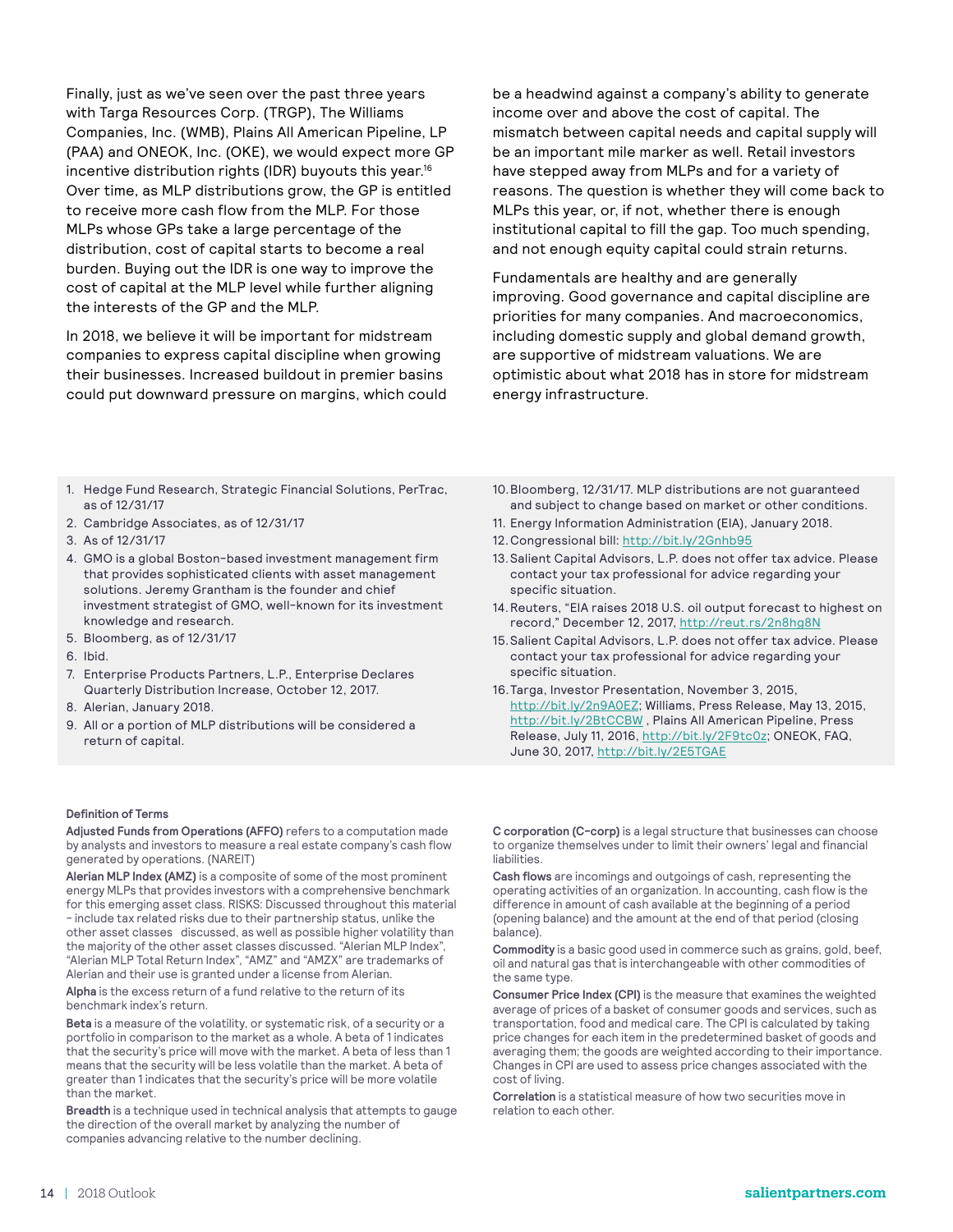**Coverage ratio** is a measure of a company's ability to meet its financial obligations. In broad terms, the higher the coverage ratio, the better the ability of the enterprise to fulfill its obligations to its lenders.

**Debt/EBITDA** is a measure of a company's ability to pay off its incurred debt.

**Distribution coverage** is the metric that gives a sense of an MLP's ability to make its distributions every quarter, which is simply an MLP's distributable cash flow divided by the total amount of distributions it paid out. A value of 1 is the ability to cover the distribution and a value >1 is considered over-coverage.

**Distribution yield** is a measurement of cash flow paid by an exchangetraded fund (ETF), real estate investment trust (REIT) or another type of income-paying vehicle.

**Drawdown** is the gradual decline in the price of a security or other investment between its high and low over a given time period. **Duration** is a measure of the sensitivity of the price of a fixed-income investment to a change in interest rates and is expressed as a number of years.

**EBITDA (Earnings Before Interest, Taxes, Depreciation and Amortization)** is a standard measure of profitability and reflects a company's financial health.

**Energy Information Administration (EIA)** collects, analyzes and disseminates independent and impartial energy information to promote sound policymaking, efficient markets and public understanding of energy and its interaction with the economy and the environment.

**Enterprise Value to EBITDA multiple** is a ratio used to determine the value of a company. The enterprise multiple looks at a firm as a potential acquirer would, because it takes debt into account. Enterprise Multiple = Enterprise Value/EBITDA.

**FTSE NAREIT All Equity REITs Index** is a free-float-adjusted market capitalization weighted index that includes all tax qualified REITs listed in the New York Stock Exchange, American Stock Exchange and NASDAQ National Market.

**Futures** are financial contracts that obligate the buyer to purchase an asset (or the seller to sell an asset), such as a physical commodity or a financial instrument, at a predetermined future date and price.

**General partnership (GP)** is an arrangement by which partners conducting a business jointly have unlimited liability, which means their personal assets are liable to the partnership's obligations.

**HFRI Equity Hedge (Total) Index** is an index where investment managers maintain both long and short positions primarily in equity and equity derivative securities.

**HFRI Event-Driven (Total) Index** is an index where investment managers maintain positions in companies currently or prospectively involved in corporate transactions of a wide variety including but not limited to mergers, restructurings, financial distress, tender offers, shareholder buybacks, debt exchanges, security issuance or other capital structure adjustments.

**HFRI Fund of Funds (FOF) Composite Index** invests with multiple managers through funds or managed accounts. The strategy designs a diversified portfolio of managers with the objective of significantly lowering the risk (volatility) of investing with an individual manager.

**HFRI Macro (Total) Index** is an index where investment managers which trade a broad range of strategies in which the investment process is predicated on movements in underlying economic variables and the impact these have on equity, fixed income, hard currency and commodity markets.

**HFRI Relative Value (Total) Index** is an index where investment managers maintain positions in which the investment thesis is predicated on realization of a valuation discrepancy in the relationship between multiple securities.

**Implied cap rate** is the net operating income of a REIT divided by the sum of the REIT's equity market capitalization and its total outstanding debt.

**Incentive distribution rights (IDRs)** are incentive plans designed to give general partners in a limited partnership increasing shares of the distributable cash flow generated by the partnership, as per-unit distribution increases to the limited partners.

**JPMorgan Global Purchasing Managers Index (PMI)** measures the health of the manufacturing sector and is based on five major indicators: new orders, inventory levels, production, supplier deliveries and the employment environment.

**Leverage** is the use of borrowed capital for an investment, expecting the profits made to be greater than the interest payable.

**Limited partnership (LP)** exists when two or more partners unite to jointly conduct a business in which one or more of the partners is liable only to the extent of the amount of money that partner has invested.

**Master limited partnerships (MLPs)** are publicly traded limited partnerships and limited liability companies that are treated as partnerships for federal income tax purposes.

**Mezzanine investment** is any subordinated debt or preferred equity instrument that represents a claim on a company's assets which is senior only to that of the common shares.

**Midstream sector** involves the transportation, storage and wholesale marketing of crude or refined petroleum products.

**Momentum** is the rate of acceleration of a security's price or volume.

**Monetary policy** refers to the actions of a central bank, currency board or other regulatory committee that determine the size and rate of growth of the money supply, including an increase in interest rates or changing the amount of money banks need to keep in bank reserves.

**Mortgage-backed security (MBS)** is a type of asset-backed security that is secured by a mortgage or collection of mortgages.

**Multifamily K certificates** are regularly-issued, structured pass-through securities backed by recently originated multifamily mortgage loans.

**Multiple of Invested Capital ("MOIC" or "multiple")** is calculated for each investment by adding the distributions plus the current Net Asset Value ("NAV") divided by the invested capital. This multiple reflects the value created relative to capital invested. It is useful to explain the wealth created or destroyed by the investment. A multiple that is greater than 1.0x implies that value has been created. Wealth in this calculation includes realized and unrealized gains or losses on the investment but does not take into account the time it took to generate that value.

**Pass-through income** is sent from a pass-through entity to its owners. The income is not taxed at the corporate level  $-$  it is only taxed at the individual owners' level. A pass-through entity is a special business structure that is used to reduce the effects of double taxation.

**Premium to net asset value (NAV)** is a pricing situation that occurs when the value of an exchange-traded investment fund or closed-end fund is trading at a premium to its daily reported accounting NAV. Funds trading at a premium will have a higher price than their comparable NAV.

**Price-earnings (P/E)** ratio is a measure of the price paid for a share of stock relative to the annual income or profit earned by the company per share. A higher P/E ratio means that investors are paying more for each unit of income.

**Producer Price Index (PPI)** measures the average change over time in the selling prices received by domestic producers for their output. The prices included in the PPI are from the first commercial transaction for many products and some services.

**Reinsurance**, also known as insurance for insurers or stop-loss insurance, is the practice of insurers transferring portions of risk portfolios to other parties by some form of agreement to reduce the likelihood of having to pay a large obligation resulting from an insurance claim.

**S&P 500 Index** is an unmanaged, capitalization-weighted index comprising publicly traded common stocks issued by companies in various industries. The S&P 500 Index is widely recognized as the leading broad-based measurement of changes in conditions of the U.S. equities market.

**Standard deviation** measures the degree to which a fund's return varies from its previous returns or from the average of all similar funds.

**U.S. Treasurys** are marketable U.S. government debt securities with fixed interest rates and maturities.

**Valuation** is the process of determining the value of an asset or company based on earnings and the market value of assets.

**Volatility** is a statistical measure of the dispersion of returns for a given security or market index.

**Yield** is the interest or dividends received from a security and is usually expressed annually as a percentage based on the investment's cost or on the U.S. government's debt obligations.